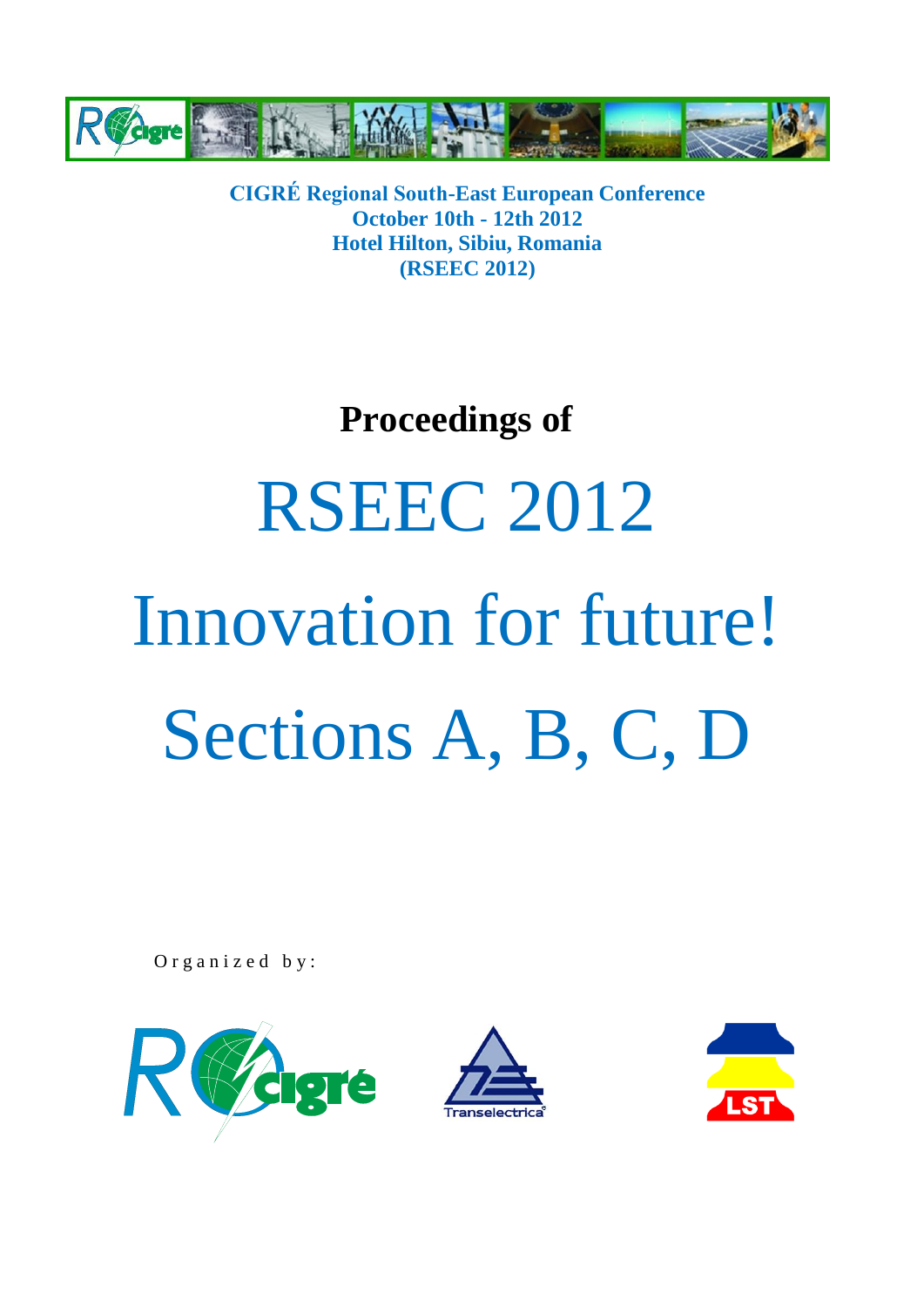

**Romanian National Committee "CIGRÉ"**

33, Gen. Gh. Magheru Blvd., postal code RO-010325, Bucharest 1 Registration no. with the National Trade Register - 173/2007 – fiscal code: 20769417 Phone: +4 021 31 72 160; Fax: +4 021 31 72 300; [www.cigre-cnr.ro](http://www.cigre-cnr.ro/) Mailing address: 2-4 Olteni Street, postal code RO-030786, Bucharest, Romania

*RSEEC 2012 Copyright and Reprint Permission: All rights reserved by the Romanian National Committee of CIGRÉ. For abstracting, copying, reprint or republication permission, please write to The Romanian National Committee of CIGRÉ, 2-4 Olteni Street, RO-030786, Bucharest, Romania.*

### **Descrierea CIP a Bibliotecii Naţionale a României**

ISBN 978-606-8371-73-3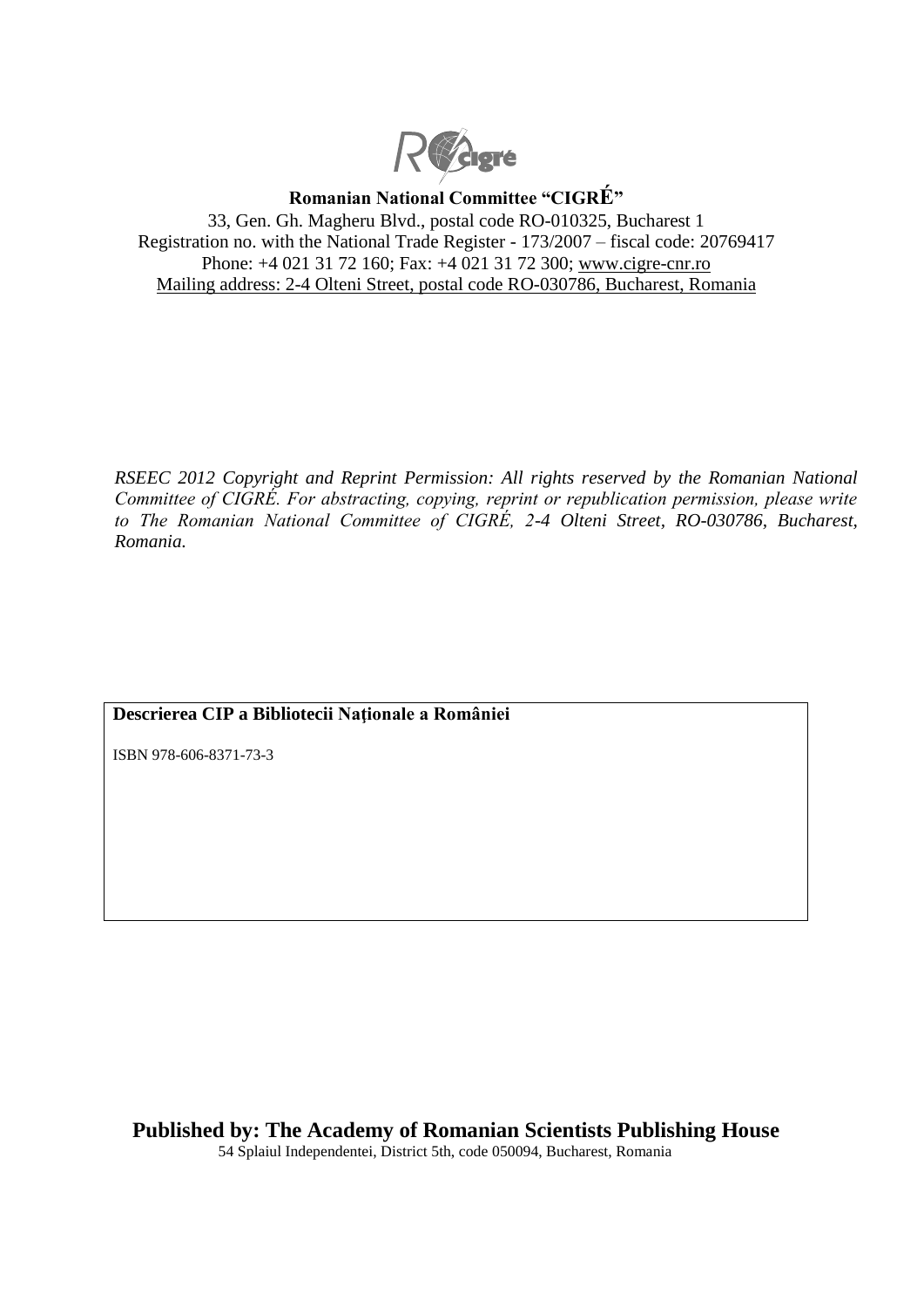

### **TABLE OF CONTENTS**

|         | <b>FOREWORD</b>                                                                                                                                                   |    |
|---------|-------------------------------------------------------------------------------------------------------------------------------------------------------------------|----|
|         | <b>SECTION A.</b><br><b>Electrical Networks of the Future</b>                                                                                                     |    |
| A 102   | <b>Enhanced Power System State Estimation with Synchronized</b><br><b>Measurements and Pseudo-Measurements</b><br>V.I. PRESADA, M. EREMIA, L. TOMA                | 9  |
| A 103   | <b>Power Flow Control Using Phase Shifting Transformer or Thyristor</b><br><b>Controlled Series Capacitor</b><br>C. CONSTANTIN, I. CONSTANTIN, M. EREMIA          | 17 |
| A 104   | <b>High Voltage Direct Current, Solution for Power Systems</b><br><b>Interconnection</b><br>E. DRAGAN, G.N.GHEORGHITA                                             | 25 |
| A 105   | Measurement of OHL Electrical Parameters - Powerful Tool in<br><b>Protection Settings</b><br>Gh. MORARU, F. BALASIU                                               | 31 |
| $A$ 106 | <b>Phase Shifting Transformers Guidance for Planning and Operation</b><br>H. SCHINNERL                                                                            | 38 |
| A 107   | <b>Efficient Operation of the Hydropower Cascade under Active Networks</b><br>E.D. COMANESCU, Gh. GRIGORAS, R. DUMITRESCU, F. SCARLATACHE                         | 47 |
| A 108   | Use of Real-Time Thermal Ratings to Increase Network Reliability under<br><b>Faulted Conditions</b><br>S. BLAKE, P. DAVISON, P:C. TAYLOR, D.C. MILLER, A. WEBSTER | 55 |
| A 109   | <b>Metering Interoperability for Energy Market Smart Metering</b><br><b>Architecture</b><br>D. APETREI, I. SILVAS, D. FEDERENCIUC                                 | 64 |
| A 110   | How to Measure the Energy when Voltage and Current Are<br><b>No Longer Analogue Values?</b><br><b>J. WIDMER</b>                                                   | 70 |
| A 111   | The Romanian TSO's Power Quality Monitoring System<br>C. STANESCU, G. MURESAN, P. POSTOLACHE, C. LISMAN,. M. SARB                                                 | 74 |
| A 112   | Transelectrica's Experience with a Tool for On-Line Stability Assessment<br>of Electric Power Systems<br>U. KERIN, R. KREBS, F. BALASIU, R. BALAURESCU            | 82 |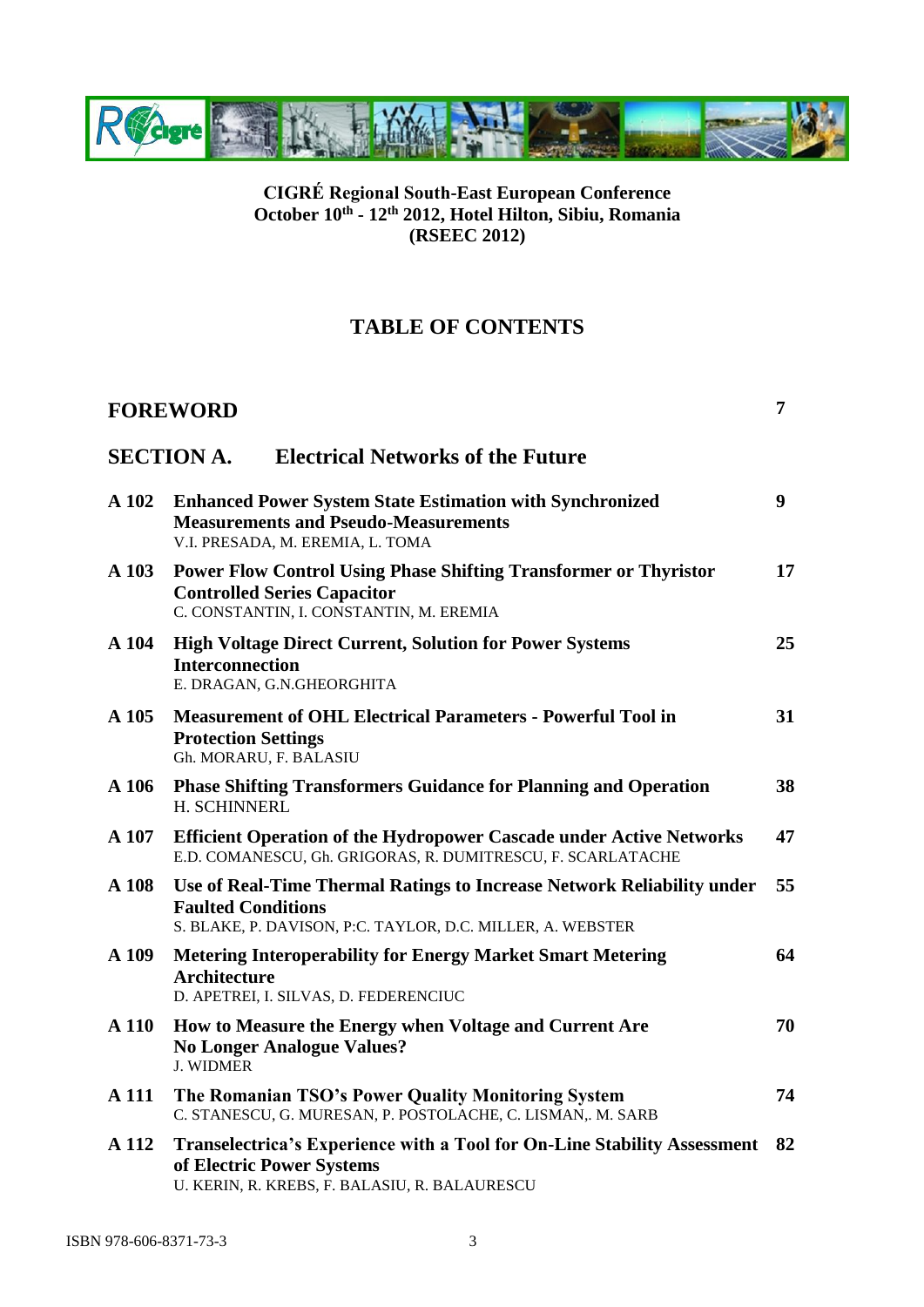| A 113        | <b>Living Master Plans and Smart Engineering Solutions</b><br>S. GUNALTAY, N.J. BACALAO, B. AKDUMAN, I. SAHIN, B. KARAERIK                                                      | 89  |
|--------------|---------------------------------------------------------------------------------------------------------------------------------------------------------------------------------|-----|
| A 114        | <b>Energy Efficiency and Sustainability in the Water Sector</b><br>A. SPAHIU, P. MARANGO, O. ZAVALANI, L. DHAMO                                                                 | 97  |
| A 115        | <b>Power System Oscillation Detection and Mitigation:</b><br><b>Are Synchrophasors the Answer?</b><br>D.G. DUMITRASCU, C. HOSU, I.V. BARBURAS, T. PETROVAN, H.C. BALAN          | 105 |
| A 118        | Determination of Soil Thermal Properties in the Design and Laying of<br><b>Underground High Voltage Cables</b><br><b>I. BUSER</b>                                               | 113 |
| A 119        | <b>Cost Benefit Analyses for Smart Grid Projects</b><br>Gh. INDRE, S.L. SOARE, E.F. TURCAN, N. PANTAZI                                                                          | 119 |
| A 120        | After Laying Test and Diagnostic of HV Cable Lines by Using DAC<br><b>Technique</b><br>R. EGYED                                                                                 | 125 |
| A 121        | Solution for impact reduction over safe operation of PS by<br>the integration of a large volume of wind power plants<br>M. UNGUREANU, F. MIHAILESCU, M. SANDULEAC               | 132 |
| A 122        | <b>Standardization Status for Measures in Critical Situations in a Smart</b><br>Grid<br>I. HAUER, S.A. STYCZYNSKI                                                               | 139 |
| A 123        | <b>SCADA / EMS with Dynamic Stability Assessment for Online Usage</b><br>C.O. HEYDE, R. KREBS                                                                                   | 147 |
| A 124        | Real Time Monitoring System Portile de Fier - Anina 400 kV OHTL &<br>Resita - Pancevo 400 kV OHTL<br>P. FILIPESCU, B. CIURUMELEA, V. POPESCU, L. IACOBICI, C. MATEA, L. NICULAE | 153 |
| A 125        | <b>Evolutions and Developments of the Smart Grid Concept at a National</b><br>and European Level<br>A. POPESCU, M. COTEANU, A. POANTA                                           | 163 |
| A 126        | Improving Crisis Management in the Aftermath Situation –<br>Transelectrica's contributions in CRISYS FP7 European Project<br><b>S. VORONCA</b>                                  | 169 |
| A 127        | Design and Implementation SCADA Platform Dedicated for<br><b>Transelectrica's Telecontrol Centers</b><br>S. NICULESCU, I. MERFU                                                 | 179 |
| A 128        | European Grid Code - technical requirements for units grid connection<br>F. BALASIU, D. ILISIU                                                                                  | 186 |
|              | <b>SECTION B.</b><br><b>State of the Technology and Future Trends</b>                                                                                                           |     |
| <b>B</b> 101 | Equipment's life time management based on linear regression"<br>V. ZAHARESCU, C. PANOIU, L. MIRON, A. ROMANESCU, A. BUCUR                                                       | 195 |
| <b>B</b> 102 | <b>Unconventional Transformers Used in Romanian Power Grid</b>                                                                                                                  | 201 |

A.C. RUSU, D. BALACI, D. CRISTESCU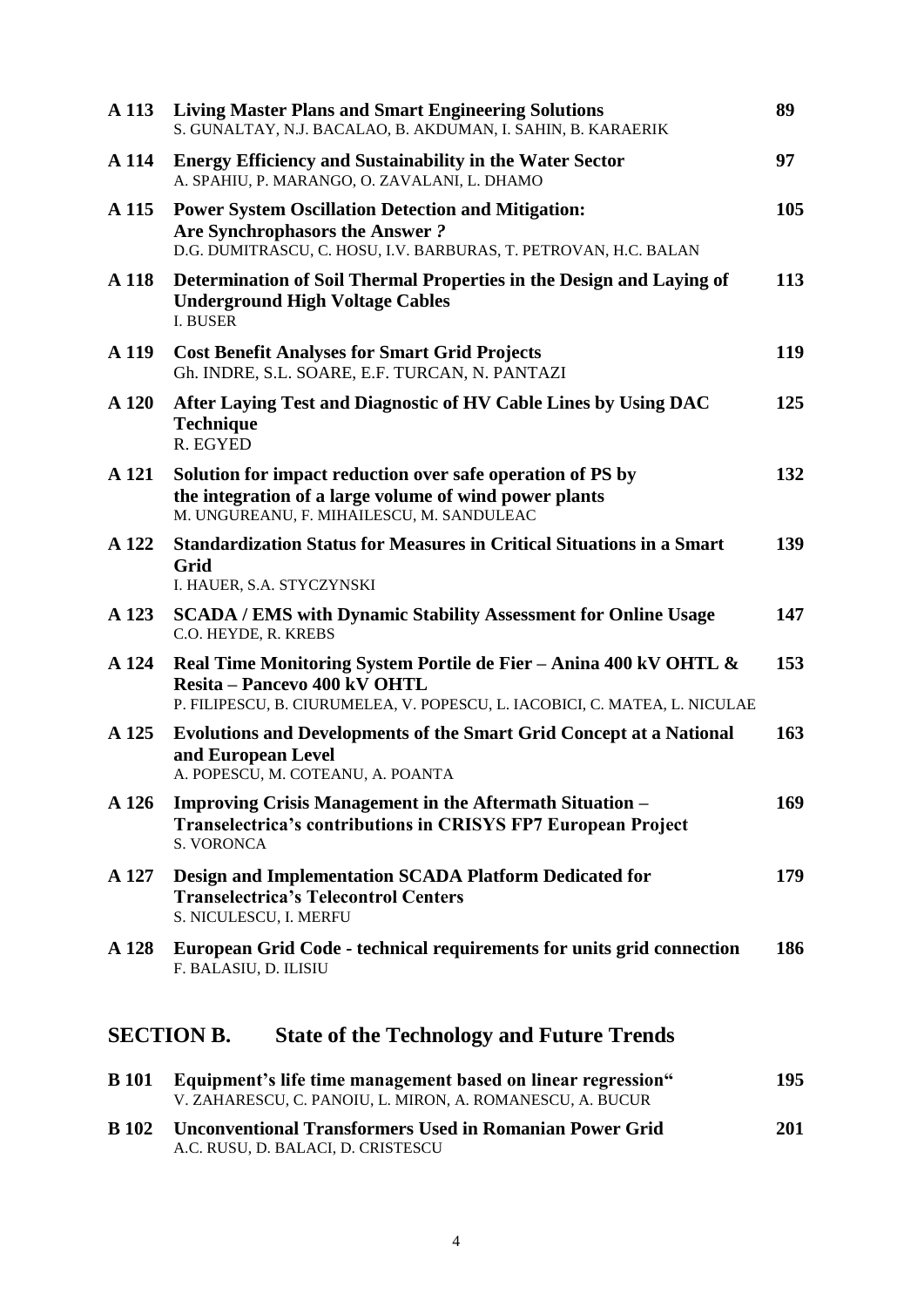| <b>B</b> 103     | <b>Operation Performance of the System Integrity Protection</b><br><b>Scheme (SIPS) in the Interconnection Between the Turkish</b><br>and ENTSO-E Power Systems<br>F. KOKSAL, S. METIN, J. CARDENAS, O. CASANOVA, A. LOPEZ, F.ILICETO | 209 |
|------------------|---------------------------------------------------------------------------------------------------------------------------------------------------------------------------------------------------------------------------------------|-----|
| <b>B</b> 104     | <b>On-line Refurbishment of Aging Power Transformers</b><br>J. SABAU, I. FOFANA                                                                                                                                                       | 217 |
| <b>B</b> 105     | <b>Objective Decisions for Maintenance in Electricity Transmission Grid,</b><br>under Equipment Ageing Conditions<br>C. BARBULESCU, R. MARCIU, C. DIACONU, I.D. HATEGAN, M. FLOREA                                                    | 227 |
| <b>B</b> 106     | XLPE 400 kV Cable in Substation Stupina 400 kV - CNTEE<br>Transelectrica – Constanta Branch<br>I.D. HATEGAN, N. BALTA, R.G. SAVA                                                                                                      | 235 |
| <b>B</b> 109     | Some results in the transformer maintenance of Transelectrica<br>applied in 2010-2012 by SC Smart SA<br>A. MORARU, F. GEORGESCU, Gh. FILIP, P. CIOBANU                                                                                | 243 |
| <b>B</b> 110     | <b>Assessment of Power Transformers Conditions Based on Health Index</b><br>G. TANASESCU, O. DRAGOMIR, L. VOINESCU, B. GORGAN, P. NOTINGHER,<br>T. SURU, M. CORNEL                                                                    | 253 |
| <b>B</b> 112     | <b>Protection Security Assessment – Innovative Strategies and Methods</b><br><b>For Future Grids</b><br>J. JAEGER, R. KREBS, T. BOPP, L. SHANG, C. BLUG                                                                               | 261 |
| <b>B</b> 113     | Chemistry of insulating oil, its effect on service life of the oil and<br>specification<br>B. PAHLAVANPOUR, P. WIKLUND, C. WETTERHOLM                                                                                                 | 267 |
|                  | <b>SECTION C.</b><br><b>Power System Solutions for Renewable Sources (RES)</b>                                                                                                                                                        |     |
| C <sub>101</sub> | <b>Impact of Emerging Distributed Generation Facilities on Distribution</b><br><b>Network</b><br>D. STANESCU, I. BLAGU                                                                                                                | 274 |
| C <sub>102</sub> | <b>Topics on Protection Systems for Renewable Energy Sources Integration</b><br>F. BALASIU, Gh. MORARU                                                                                                                                | 280 |
| C <sub>103</sub> | <b>Battery Utilization in Electric Substations</b><br>T. CHIULAN, C.Gh. DIACONU, M. MARCOLT                                                                                                                                           | 288 |
| C <sub>104</sub> | Integration of generation from renewable energy sources in SCADA-<br><b>EMS</b> systems<br>M.A. RONCEA, O. CODREANU                                                                                                                   | 293 |
| C <sub>105</sub> | Use of Battery Storage to Increase Network Reliability under Faulted<br><b>Conditions</b><br>S.R. BLAKE, J. YI, D.C. MILLER, I. LOYD                                                                                                  | 302 |
| C <sub>106</sub> | Aspects of Wind Power Plants Effects on the Electrical Power System<br>C.E. BOAMBA, C. RADOI                                                                                                                                          | 310 |
| C <sub>108</sub> | <b>Power Network Application to Support Management of Power Systems</b><br>with high share of renewables<br>U. KERIN, E. LERCH                                                                                                        | 316 |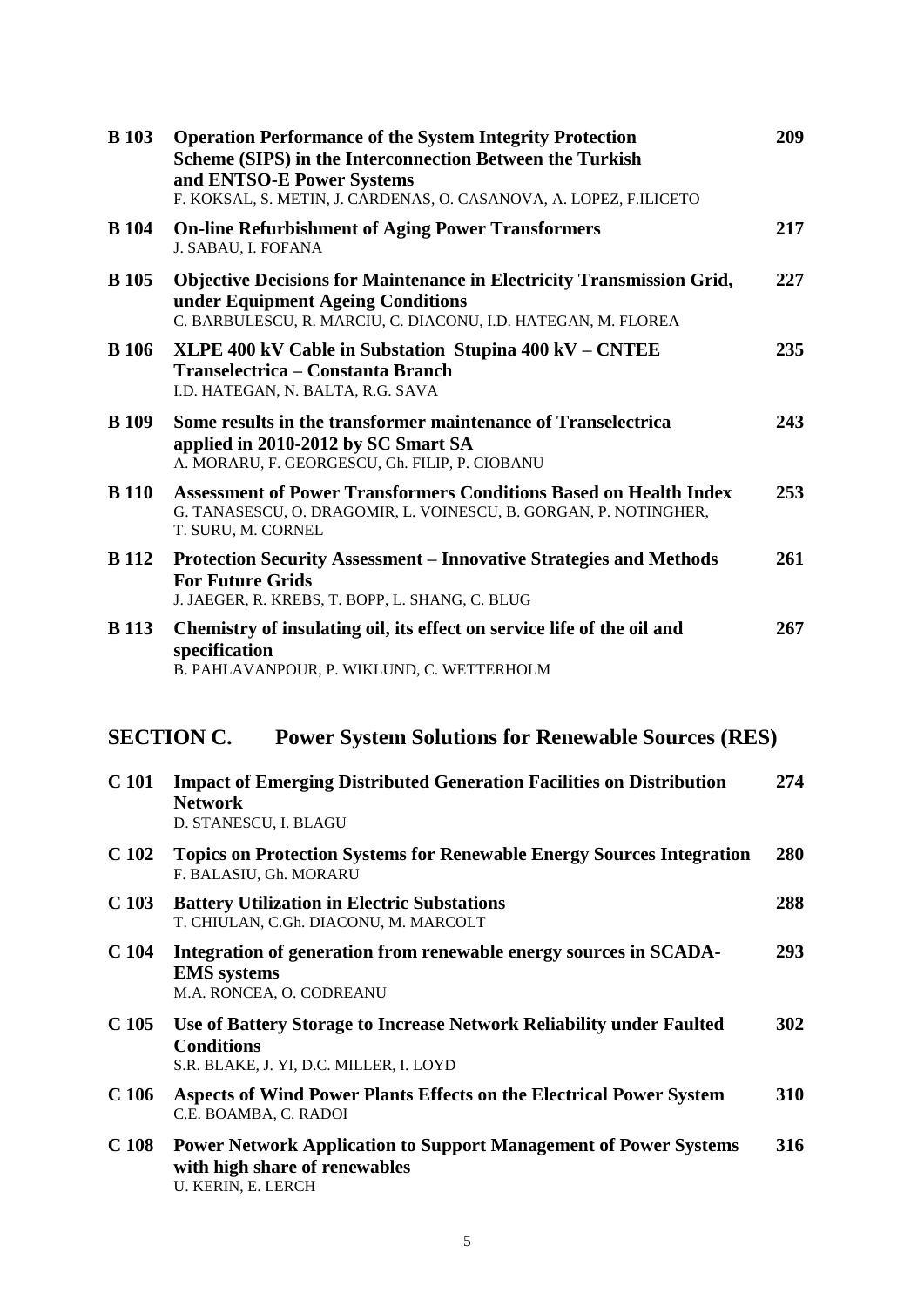| C <sub>109</sub>                                                              | <b>Quantification Method for RES Power Cut Versus Grid Reinforcement</b><br>F.C. CIOBANU, M. UNGUREANU, E.A. BUCUR                                                                                                                                         | 323 |  |  |
|-------------------------------------------------------------------------------|------------------------------------------------------------------------------------------------------------------------------------------------------------------------------------------------------------------------------------------------------------|-----|--|--|
| C 112                                                                         | Virtual Power Plant – Opportunity, Necessity, Conditions for achieving<br>H. ALBERT, G. GUTU. B. MARCU                                                                                                                                                     | 328 |  |  |
| C <sub>113</sub>                                                              | <b>Current Issues Regarding the Connection of Wind Power Plants to the</b><br><b>National Power System</b><br>H. ALBERT, G. LAVROV, N.E. ROSCA                                                                                                             | 334 |  |  |
| C <sub>115</sub>                                                              | The Influence of Wind Farm Automatic Secondary Voltage Regulations<br>Systems Installed in the Transmission Grid on the Operational Voltage of<br>the Connection Substation and Surrounding Area<br>M. CONSTANTIN, V. IVAN, M. EREMIA                      | 344 |  |  |
| C <sub>116</sub>                                                              | Planning the Electrical Networks in the Context of Renewable Energy<br><b>Integration</b><br>D. BOLBORICI, D. PETRESCU, S. OPREA, O. STANESCU                                                                                                              | 352 |  |  |
| C 117                                                                         | <b>Integration of Renewable Energy in National Energy System Using the</b><br><b>Concept of VPP</b><br>C. BOGUS, L. BENGHEA, A. ROMANESCU                                                                                                                  | 357 |  |  |
| C <sub>118</sub>                                                              | Photovoltaic Power Development and Grid Connection. ISPE – Provider<br>of Complete Engineering & Consulting Solutions for Photovoltaic Power<br><b>Development and Grid Connection</b><br>M. COTEANU, A. STANCIULESCU, I. VASILIU, C. PATRASCU, C. SPATARU | 364 |  |  |
| C <sub>120</sub>                                                              | Modeling of wind power plants generators in transient stability analysis<br>O. STANESCU <sup>[</sup> ], D. BOLBORICI, S. OPREA                                                                                                                             | 377 |  |  |
| <b>SECTION D.</b><br><b>Challenges in Education of Power System Workforce</b> |                                                                                                                                                                                                                                                            |     |  |  |
| <b>D</b> 101                                                                  | <b>Evaluation of two fault location algorithms using Matlab modeling</b><br>M. DRAGOMIR, A. MIRON, M. ISTRATE, I. NEDELCU                                                                                                                                  | 387 |  |  |
| D 102                                                                         | The Electromagnetic Compatibility Seen into Capability Diagram at One<br>H.P.P.- Storing Energy Facilities, Using Variable Drivings<br>B. GUZUN, E. ANGHEL, J. BARBOIANU, C. GROFU, V. ZAHARESCU                                                           | 393 |  |  |
| D 106                                                                         | Clustering-based algorithm in power system partitioning<br>G. GRIGORAS91, C. BARBULESCU                                                                                                                                                                    | 402 |  |  |
| <b>D</b> 107                                                                  | <b>Recent Advances on the Magnetic Field Computation in High Voltage</b><br><b>Substations</b><br>I.T. POP, C. MUNTEANU, C. HANGEA, T. GUTIU                                                                                                               | 410 |  |  |
| <b>D</b> 108                                                                  | <b>Optimal Reactive Power and Voltage Control Using Evolutionary</b><br><b>Techniques</b><br>C.F. IONESCU, C. BULAC, I. TRISTIU                                                                                                                            | 416 |  |  |

### **INDEX 423**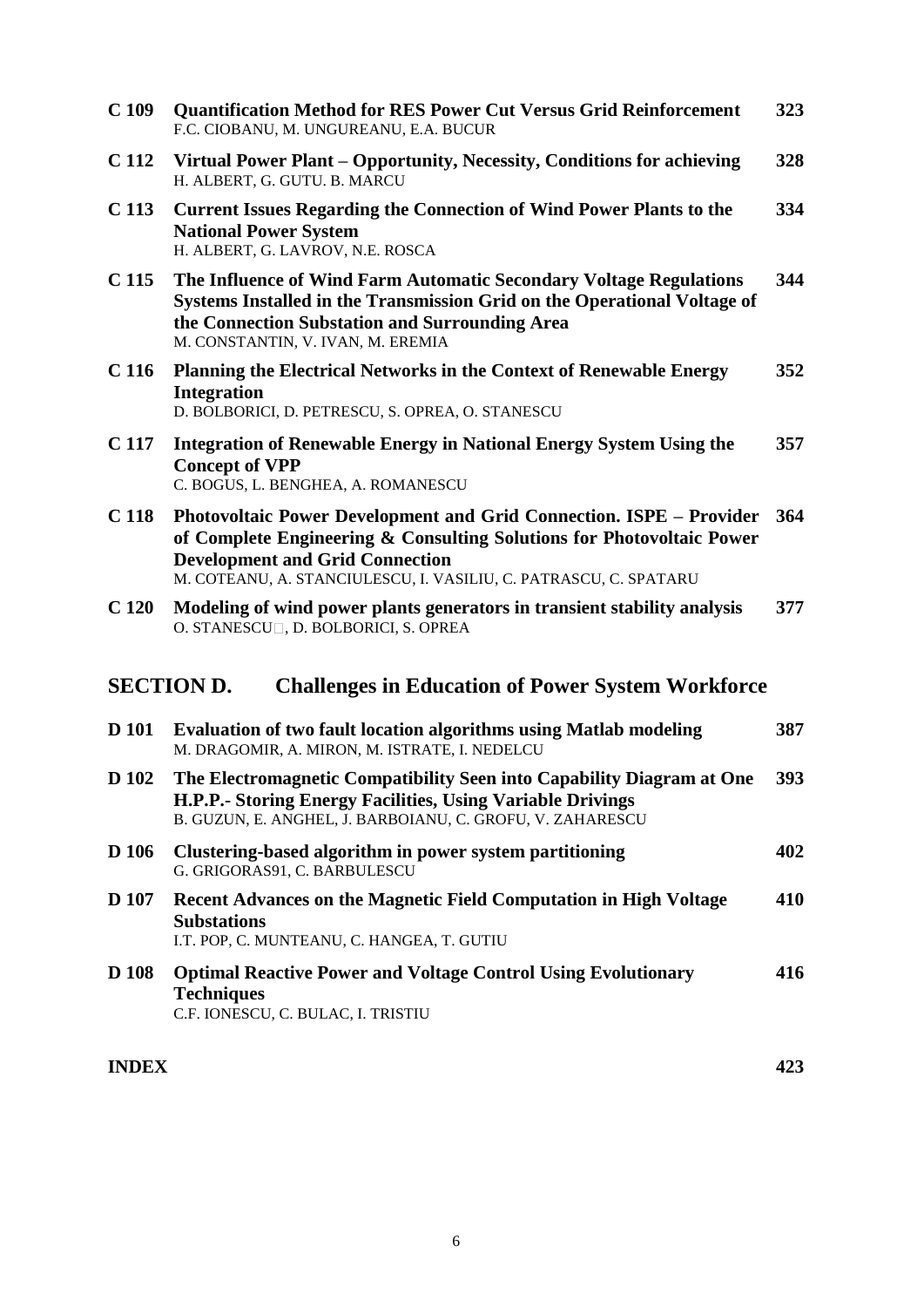

### **FOREWORD**

On behalf of the Romanian National Committee of CIGRÉ, it is our great pleasure to welcome our distinguished guests of the first CIGRÉ Regional South-East European Conference (RSEEC 2012), taking place in Sibiu, Romania, on October 10<sup>th</sup> - 12<sup>th</sup> 2012.

RSEEC 2012 is organized by the CIGRÉ's Romanian National Committee, as organizer, CNTEE Transelectrica S.A. and ALSTR, as co-organizers.

It is a major event in power systems which will provide an exceptional venue to CIGRÉ members and interested parties for presenting: *Innovation for efficiency and effective management, solutions for power systems of the future!*

The conference will bring together power systems engineers, decision makers, academics and others with interest in the domain. The conference also promotes CIGRÉ as a strong technical organization, capable of contributing to the technical expertise and know-how database, through its study committees, conference proceedings and technical documents.

Main Topics include: 1) Electrical networks of the future; 2) State of the Technology and Future Trends; 3) Power system solutions for renewable sources (RES); 4. Challenges in education of power system workforce; 5. Live working ("Live Working" section is organized by ALSTR - Live Working Association, Romania).

We would like to extend our warm welcome to all the participants at RSEEC 2012 conference and to wish a successful and enjoyable meeting. We hope that everyone will find the RSEEC 2012, both technically interesting and with stimulating subjects and that your journey in Sibiu - Romania will be an unforgettable and pleasant time.

The Romanian National Committee of CIGRÉ,

Dr. Ciprian Diaconu Dr. Constantin Moldoveanu Dr. Dorin Ioan Hategan Chairman Vice-Chairman Secretary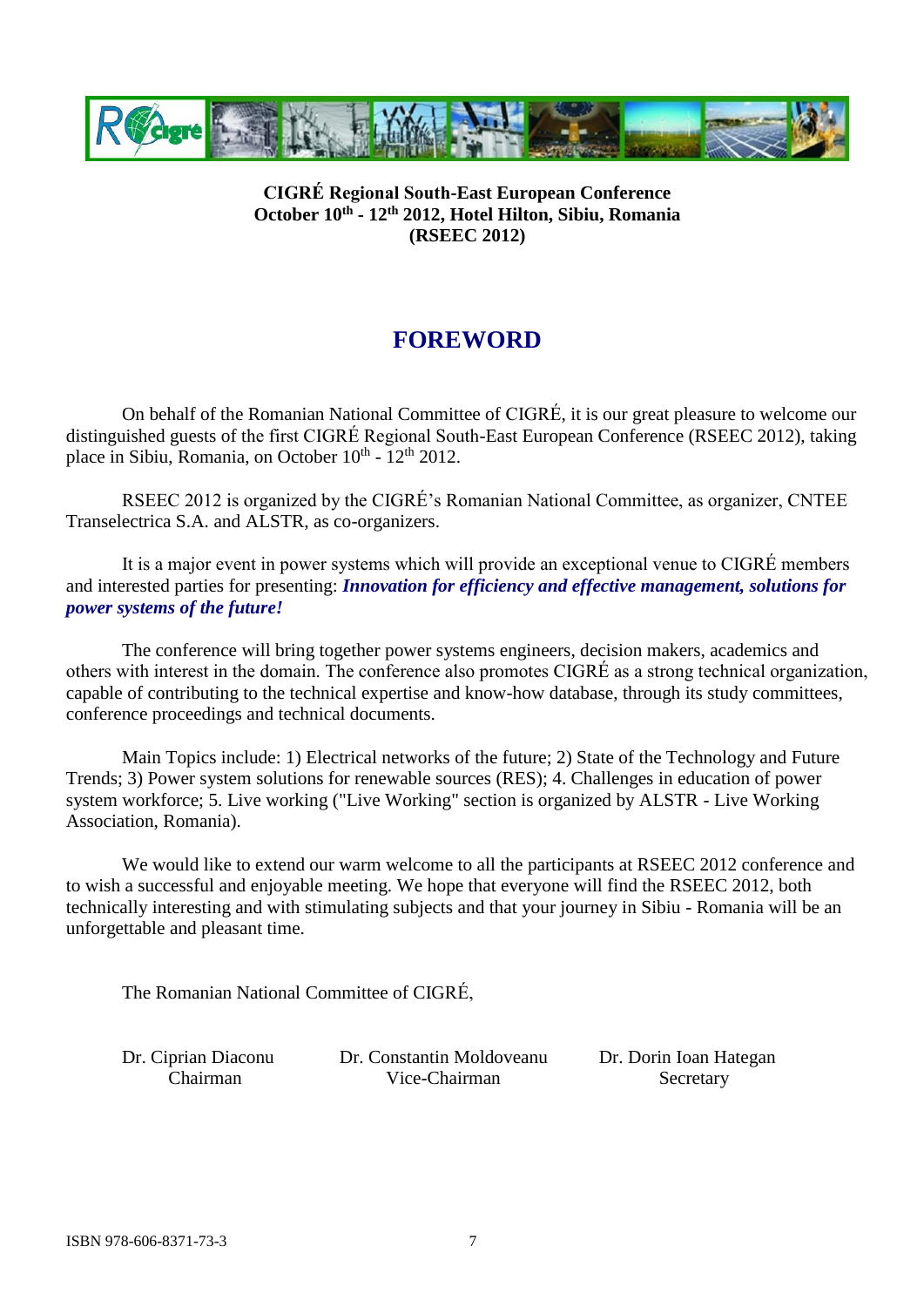

## **RSEEC 2012 Innovation for future!**

### **SECTION A Electrical Networks of the Future**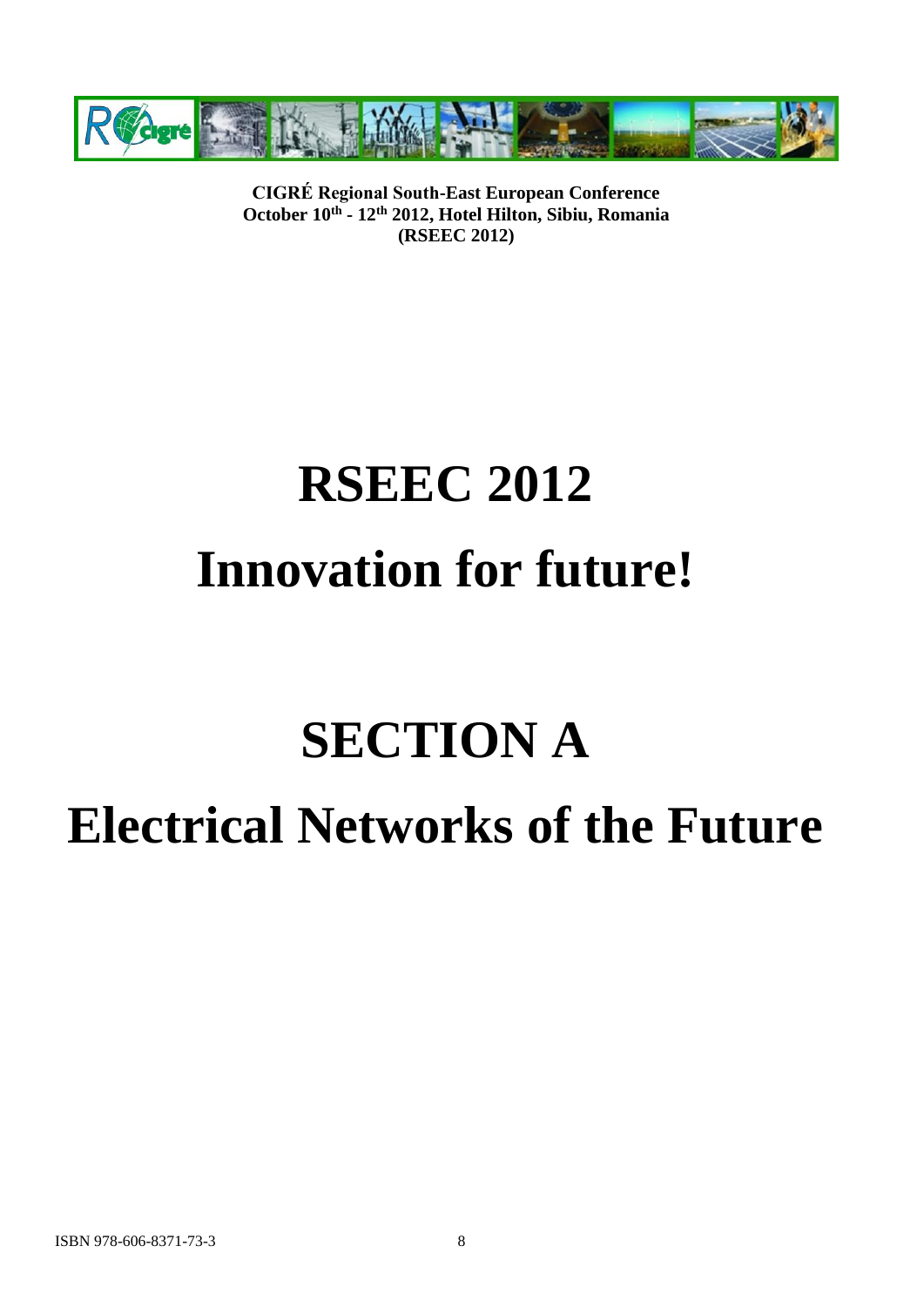

### **A 102**

### **Enhanced Power System State Estimation with Synchronized Measurements and Pseudo-Measurements**

V.I. PRESADA<sup>\*1</sup>, M. EREMIA<sup>2</sup>, L. TOMA<sup>2</sup> <sup>1</sup>[CNTEE Transelectrica](http://www.transelectrica.ro/) SA, <sup>2</sup>Polytehnic University of Bucharest Romania

#### **SUMMARY**

State estimation provides the platform for advanced security monitoring applications in control centers. It determines a best estimate of the current actual power system based on available SCADA measurements and power system model data. Traditional power system state estimation has been undergoing an essential change because of the extensive application of Phasor Measurement Unit (PMU). PMU data provides the direct measurement of state which can significantly simplify the traditional state estimator and does not require any major changes of the existing state estimator.

It is anticipated a gradual migration towards full PMU implementation for utility power systems. The logical direction is towards full observability with PMUs. Due to cost considerations, it is expected that utilities will execute a phased installation of PMUs, that is, batches of PMUs being installed through time. An algorithm of including pseudo-measurements along with traditional measurements and PMU measurements was developed and implemented in MATLAB. Tests and simulations were done on NORDIC 32 bus system. It has been shown that when synchronized phasor measurements are added to the other SCADA measurements in sufficient numbers, the efficiency/precision of the state estimate is improved.

The enhanced state estimator is formulated in such a way that it can be easily modified in case of changes in the measurement configuration.

It should be highlighted that this paper handles only one specific aspect of PMU applications in state estimation, the inclusion of synchronized phasor measurements data in the state estimation process. The traditional state estimator is considered to be functioning normally in the absence of PMU data, it is considered that the existing SCADA system provides measurements in sufficient numbers with proper placement so that the state estimator is able to handle bad data and provide complete observability based on those measurements.

### **KEYWORDS**

Power systems, State estimation, Phasor measurement unit, PMU,

### **INTRODUCTION**

Static or steady state operation of a power system can be fully determined with a minimal set of physical values called state variables which are the components of the state vector *X.* For a *n* bus power system the state vector is defined as a 2*n-1* dimension real vector. Its component consists of voltage magnitudes from all buses and voltage phase angles from *n-1* buses. Assuming that bus *n* is the reference bus then  $\theta_n = 0$ , and  $X = [U_1; U_2; \dots U_n; \theta_1; \theta_2; \dots; \theta_{n-1}]^T$ . The problem of determining the power system steady state from measurements affected by noise errors is known as static state estimation.

 $\overline{a}$ 

<sup>\*</sup>valeriu.presada@transelectrica.ro